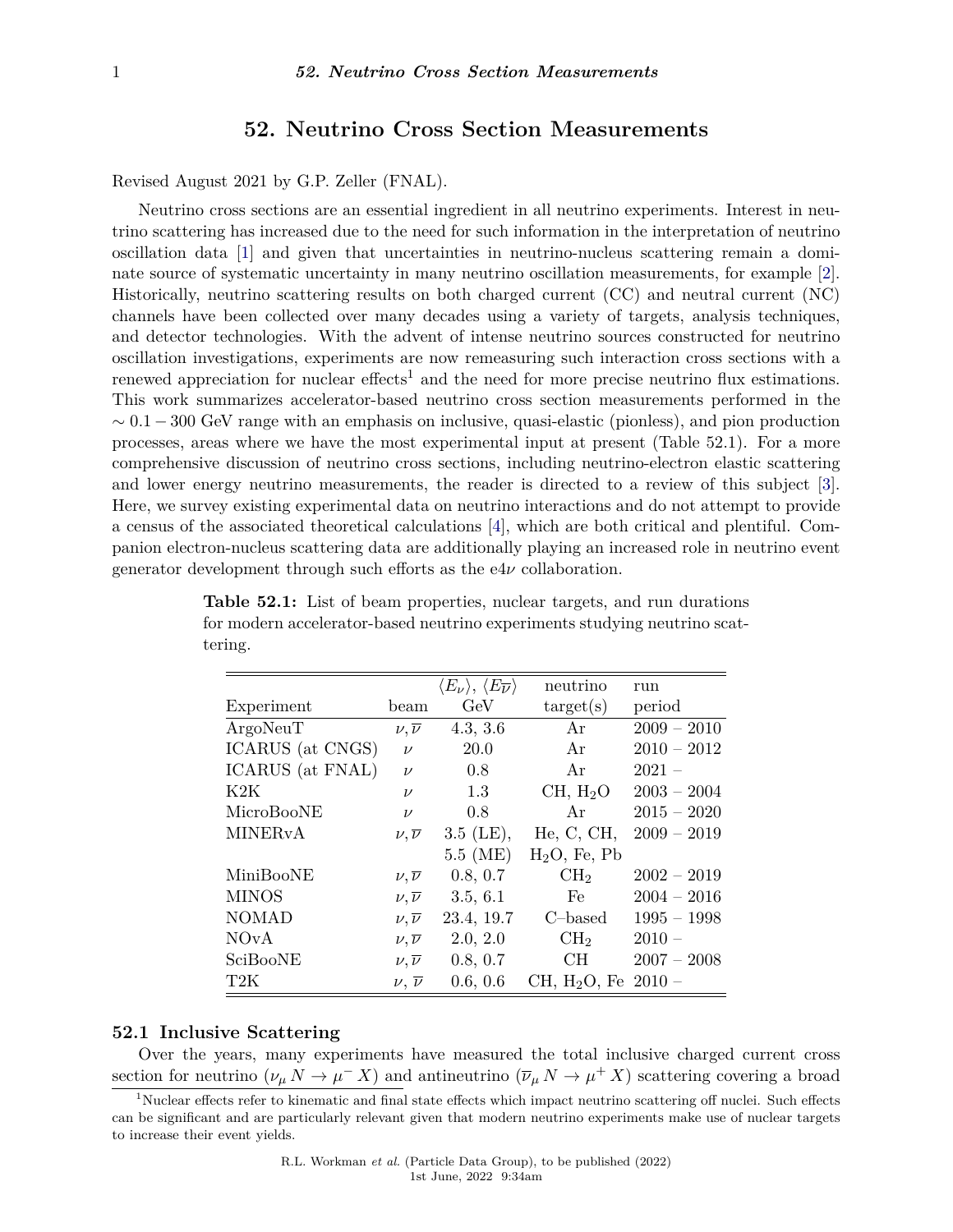range of neutrino energies. As can be seen in Fig. 52.1, the inclusive cross section approaches a linear dependence on neutrino energy. This behavior is expected for point-like scattering of neutrinos from quarks, an assumption which breaks down at lower energies. Modern measurements of such inclusive scattering cross sections and their target nuclei are summarized in Table 52.2.



**Figure 52.1:** Measurements of per nucleon  $\nu_\mu$  and  $\overline{\nu}_\mu$  CC inclusive scattering cross sections divided by neutrino energy as a function of neutrino energy. Note the transition between logarithmic and linear scales occurring at 100 GeV. Neutrino cross sections are typically twice as large as their corresponding antineutrino counterparts, although this difference can be larger at lower energies. NC cross sections (not shown) are generally smaller compared to their CC counterpart.

To provide a more complete picture, single and double differential cross sections for such inclusive scattering processes have also been reported. These include measurements on iron from NuTeV [\[5\]](#page-5-4) and on a variety of nuclear targets from ArgoNeuT [\[6,](#page-5-5) [7\]](#page-5-6), MicroBooNE [\[8\]](#page-5-7), MIN-ERvA  $[9-11]$  $[9-11]$ , NINJA  $[12]$ , and T2K  $[13,14]$  $[13,14]$ . More recently, MINERvA has provided measurements in terms of longitudinal and transverse muon momenta [\[10,](#page-6-5)[11\]](#page-6-1), MicroBooNE has measured the first double differential cross sections in argon [\[8\]](#page-5-7), and T2K has provided the first measurement of the antineutrino inclusive cross section at low energy [\[15\]](#page-6-6) (Fig. 52.1).

At high energy, the inclusive cross section is dominated by deep inelastic scattering (DIS). Several neutrino experiments have measured DIS cross sections for specific targets and final states, for example, MINERvA has measured ratios of muon neutrino inclusive and DIS cross sections on a variety of nuclear targets including lead, iron, and carbon [\[16,](#page-6-7) [17\]](#page-6-8). The reader is referred to a recent review of measurements in the shallow and deep inelastic scattering regions [\[18\]](#page-6-9). Other experiments have measured opposite-sign dimuon production, the most recent being from CHORUS [\[19\]](#page-6-10), NOMAD [\[20\]](#page-6-11), and NuTeV [\[21\]](#page-6-12).

The aforementioned measurements have all been performed using beams of muon neutrinos and antineutrinos. For the first time, measurements of inclusive electron neutrino cross sections have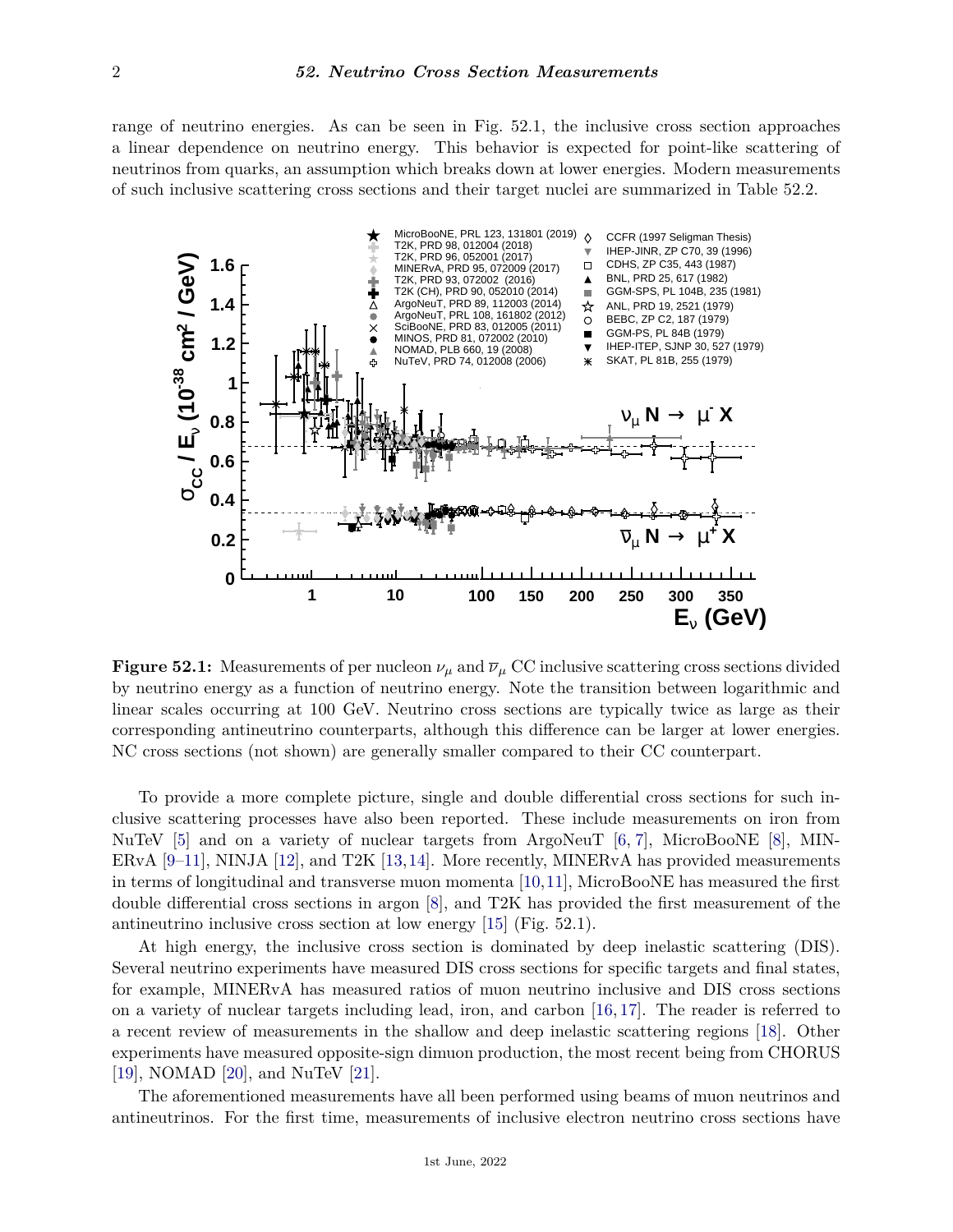also been reported, most recently by MicroBooNE [\[22\]](#page-6-13) and T2K [\[23–](#page-6-14)[25\]](#page-6-15).

|                  | experiment measurement                                                                                         | target                      |
|------------------|----------------------------------------------------------------------------------------------------------------|-----------------------------|
| ArgoNeuT         | $\nu_{\mu}$ [6, 7], $\overline{\nu}_{\mu}$ [7]                                                                 | Ar                          |
|                  | MicroBooNE $\nu_{\mu}$ [8, 26], $\nu_{e}$ [22]                                                                 | Ar                          |
| MINER $\nu$ A    | $\nu_{\mu}$ [9–11, 16, 17, 27], $\overline{\nu}_{\mu}$ [27], $\overline{\nu}_{\mu}/\nu_{\mu}$ [28]             | CH, C/CH, Fe/CH, Pb/CH      |
| <b>MINOS</b>     | $\nu_{\mu}$ [29], $\bar{\nu}_{\mu}$ [29]                                                                       | Fe                          |
| NINJA            | $\nu_{\mu}$ [12], $\overline{\nu}_{\mu}$ [12]                                                                  | $H_2O$                      |
| <b>NOMAD</b>     | $\nu_\mu$ [30]                                                                                                 | $\mathcal{C}_{\mathcal{C}}$ |
| SciBooNE         | $\nu_{\mu}$ [31]                                                                                               | CH.                         |
| T <sub>2</sub> K | $\nu_{\mu}$ [13, 14, 32–34], $\nu_{e}$ [23–25], $\overline{\nu}_{\mu}/\nu_{\mu}$ [15] CH, H <sub>2</sub> O, Fe |                             |

**Table 52.2:** Published measurements of neutrino and antineutrino CC inclusive cross sections from modern accelerator-based neutrino experiments.

At lower neutrino energies, the inclusive cross section is an additionally complex combination of quasi-elastic scattering and pion production processes, two areas we discuss next.

### **52.2 Quasi-elastic scattering**

Quasi-elastic (QE) scattering is the dominant neutrino interaction for neutrino energies less than  $\sim$  1 GeV and represents a large fraction of the signal samples in many neutrino oscillation experiments, which is why this process has received considerable attention in recent years. Historically, neutrino (antineutrino) quasi-elastic scattering refers to the process,  $\nu_{\mu} n \to \mu^- p \ (\overline{\nu}_{\mu} p \to \mu^+ n)$ , where a charged lepton and single nucleon are ejected in the elastic interaction of a neutrino (or antineutrino) with a nucleon in the target material. This is the final state one would strictly observe, for example, in scattering off of a *free* nucleon target. There were many early measurements of neutrino QE scattering that span back to the 1970's [\[3\]](#page-5-2). In many of these initial measurements, bubble chamber experiments employed light targets (hydrogen or deuterium) and required both the detection of the final state muon and single nucleon<sup>[2](#page-2-0)</sup>; thus the final state was clear and elastic kinematic conditions could be verified. The situation is more complicated, of course, for heavier nuclear targets used in modern neutrino experiments. In this case, nuclear effects can impact the size and shape of the cross section as well as the final state composition, kinematics, and topology. Due to intranuclear hadron rescattering and the effects of correlations between target nucleons, additional particles may be ejected in the final state; hence, a QE interaction on a nuclear target does not necessarily imply the ejection of a lepton and a *single* nucleon. One therefore needs to take care in defining what one means by neutrino QE scattering when scattering off targets heavier than hydrogen or deuterium. Because of this, modern experiments tend to instead report cross sections for processes involving pionless (e.g., nucleon-only) final states, often referred to as  $CC$   $0\pi$ or QE-like reactions in recent literature. Such measurements are summarized in Table 52.3. Many modern experiments have also recently opted to report nucleon-only cross sections as a function of observed final state particle kinematics [\[35–](#page-6-24)[48\]](#page-7-0). Such measurements can be more difficult to directly compare between experiments but have the advantage of being much less model-dependent and provide more stringent tests of the theory than historical cross sections as a function of derived quantities such as neutrino energy  $(E_{\nu})$  or 4-momentum transfer  $(Q^2)$ . More recent work has been done to develop a means to directly compare experimental measurements produced in these less model-dependent forms [\[49\]](#page-7-1).

The topic of neutrino QE scattering began drawing considerable attention following the first dou-

<span id="page-2-0"></span> $2<sup>2</sup>$ In the case of deuterium, many experiments additionally observed the spectator proton.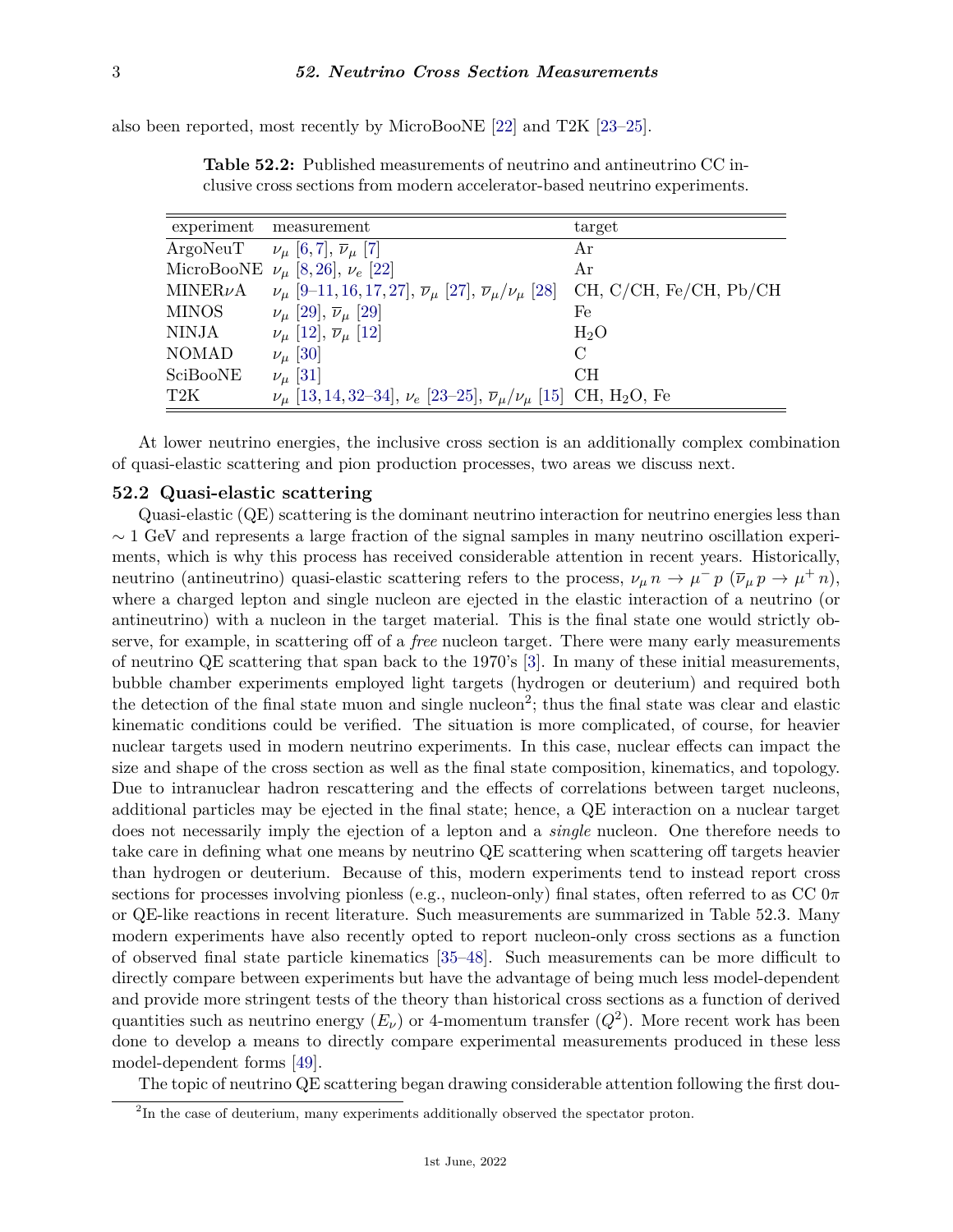| experiment    | measurement                                                                                                                                                                                                                                                                                                                                          | target          |
|---------------|------------------------------------------------------------------------------------------------------------------------------------------------------------------------------------------------------------------------------------------------------------------------------------------------------------------------------------------------------|-----------------|
| ArgoNeuT      | $2p \, [50]$                                                                                                                                                                                                                                                                                                                                         | Αr              |
| K2K           | $M_A$ [51]                                                                                                                                                                                                                                                                                                                                           | $H_2O$          |
| MicroBooNE    |                                                                                                                                                                                                                                                                                                                                                      | Ar              |
| MINER $\nu$ A | $\begin{array}{l} \frac{d\sigma}{dp_{\mu}}\frac{d\sigma}{dp_{p}}\frac{d\sigma}{d\cos\theta_{\mu}}\frac{d\sigma}{d\cos\theta_{p}}\ [47,48] \\ \frac{d^{2}\sigma}{dp_{T}dp_{  }}\ [35\text{--}37],\ \frac{d\sigma}{d\delta p_{Tx}}\ \frac{d\sigma}{d\delta p_{Ty}}\ [38],\ \frac{d\sigma}{dp_{n}}\frac{d\sigma}{d\delta \alpha_{T}}\ [39] \end{array}$ | CH, Fe, Pb      |
|               | $\frac{d\sigma}{dQ^2}$ [52, 53], 1p [54], $\frac{d^2\sigma}{dE_{anial}dq_3}$ [55], $\frac{d\sigma}{dQ^2}$ [56], $\nu_e$ [57]                                                                                                                                                                                                                         |                 |
| MiniBooNE     | $\frac{d^2\sigma}{dT_u d\theta_u}$ [40,41], $M_A$ [58], NC [59,60]                                                                                                                                                                                                                                                                                   | CH <sub>2</sub> |
| <b>MINOS</b>  | $M_A$ [61]                                                                                                                                                                                                                                                                                                                                           | Fe              |
| <b>NOMAD</b>  | $M_A$ , $\sigma(E_\nu)$ [62]                                                                                                                                                                                                                                                                                                                         | $\mathcal{C}$   |
| Super-K       | $NC$ [63]                                                                                                                                                                                                                                                                                                                                            | $H_2O$          |
| T2K           | $\frac{d^2\sigma}{dT_u d\theta_u}$ [42–46], $\sigma(E_\nu)$ [64], $M_A$ [65], NC [66], $\frac{d\sigma}{d\delta p_T} \frac{d\sigma}{d\delta \alpha_T}$ [67], O/C [45] CH,H <sub>2</sub> O                                                                                                                                                             |                 |

**Table 52.3:** Published modern measurements of neutrino CC and NC scattering cross sections with nucleon-only final states.

ble differential cross section measurements of this process that revealed a significantly larger cross section than originally anticipated, predominantly in the backwards muon scattering region [\[40,](#page-6-28)[41\]](#page-6-29). Such an enhancement was observed many years prior in transverse electron-nucleus scattering [\[68\]](#page-7-23) and was attributed to the presence of correlations between nucleons in the target nucleus. As a result, the impact of such nuclear effects on neutrino QE scattering has recently become the subject of intense experimental and theoretical scrutiny with implications on event rates, nucleon emission, neutrino energy reconstruction, and neutrino versus antineutrino cross sections. The reader is referred to reviews of the situation in  $[4, 69, 70]$  $[4, 69, 70]$  $[4, 69, 70]$  $[4, 69, 70]$  $[4, 69, 70]$ . To help drive further progress in understanding the underlying nuclear contributions, pionless (e.g., nucleon-only) cross sections have been reported for the first time in the form of double-differential distributions by MiniBooNE [\[40,](#page-6-28) [41\]](#page-6-29), MINERvA [\[35](#page-6-24)[–37,](#page-6-25) [55\]](#page-7-8), and T2K [\[42–](#page-6-30)[46\]](#page-7-17). Such double-differential cross sections in terms of final state particle kinematics reduce the model-dependence of the reported data, provide the most robust measurements available, and allow a more rigorous two-dimensional test of the underlying nuclear theory. MINERvA and T2K have been especially prolific in recent years in probing this interaction process (Table 52.3). Neutrino experiments have also launched dedicated studies of the hadronic side of these interactions, including ArgoNeuT [\[50,](#page-7-2) [71\]](#page-7-26), MicroBooNE [\[47,](#page-7-4) [48\]](#page-7-0), MIN-ERvA [\[54\]](#page-7-7), and T2K [\[67\]](#page-7-21). MINERvA has been the first modern experiment to measure neutron emission in antineutrino interactions [\[72\]](#page-7-27). T2K has probed ratios of oxygen to carbon [\[45\]](#page-7-22) and asymmetries between neutrino and antineutrino scattering [\[46\]](#page-7-17) to glean more information on the nature of the underlying nuclear effects. In addition, the exploration of transverse kinematic variables and momentum imbalances in pionless neutrino scattering is allowing better constraints on the various nuclear contributions to the cross section. Such scrutiny includes recent evaluations from MINERvA [\[35,](#page-6-24) [36,](#page-6-31) [38,](#page-6-26) [39\]](#page-6-27) and T2K [\[67\]](#page-7-21). With the MiniBooNE results having first revealed these additional complexities in neutrino-nucleus QE scattering, measurements from multiple neutrino experiments, on multiple targets, and using a variety of kinematic information have been crucial in gaining a better handle on the underlying nuclear physics impacting neutrino-nucleus interactions. What we once thought was "simple" QE scattering is in fact not so simple.

In addition to such charged current investigations, measurements of the neutral current counterpart of this channel have also been performed. The most recent NC elastic scattering cross section measurements include those from BNL E734 [\[73\]](#page-7-28), MiniBooNE [\[59,](#page-7-12)[60\]](#page-7-13), Super-K [\[63\]](#page-7-16), and T2K [\[66\]](#page-7-20). A number of measurements of the Cabibbo-suppressed antineutrino QE hyperon production cross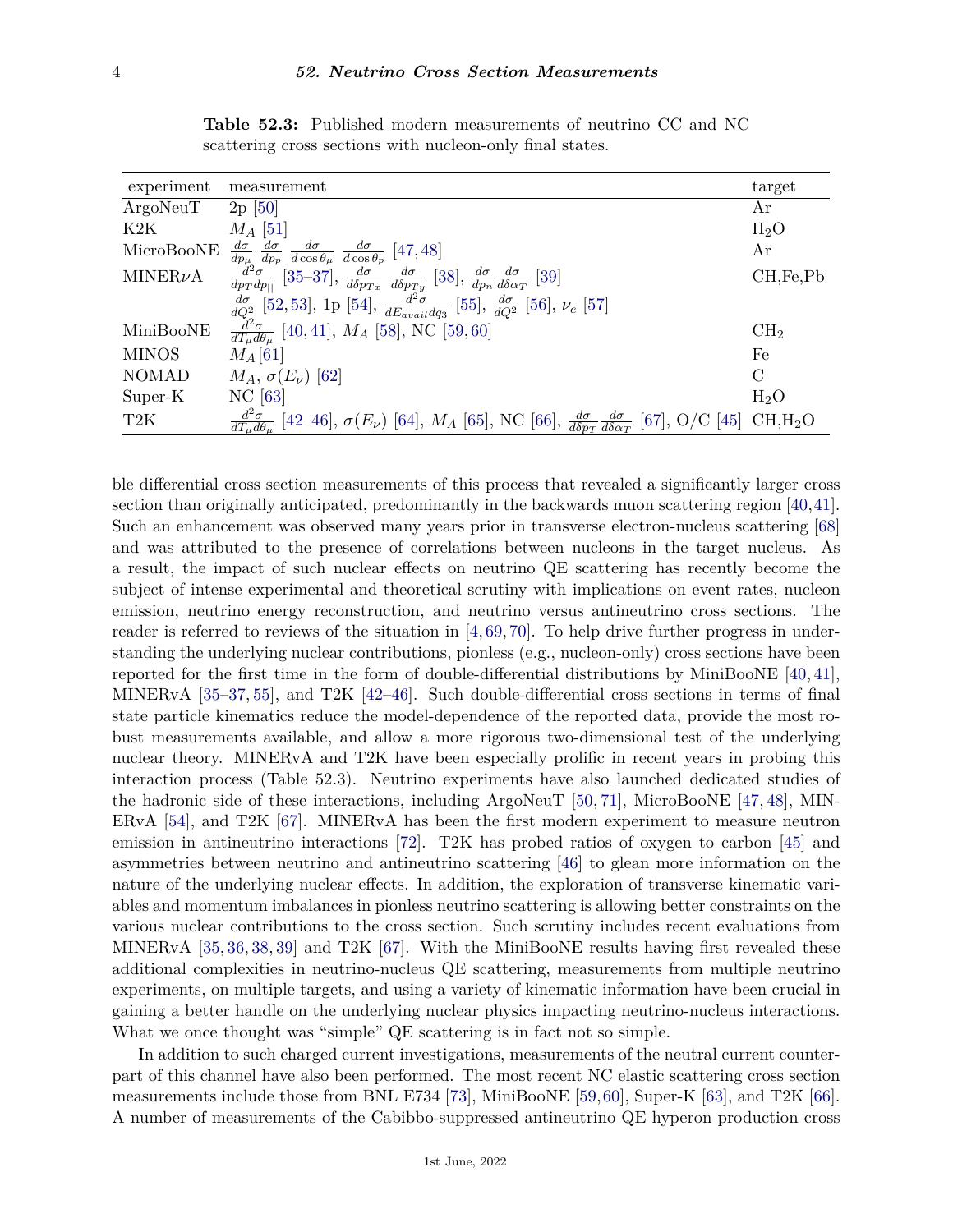section have additionally been reported [\[74,](#page-7-29) [75\]](#page-7-30), although not in recent years.

## **52.3 Pion Production**

In addition to such elastic scattering processes, neutrinos can also inelastically scatter producing a nucleon excited state (*∆*, *N*<sup>∗</sup> ). Such baryonic resonances quickly decay, most often to a nucleon and single-pion final state. Historically, experiments have measured various exclusive final states associated with these reactions, the majority of which have been on hydrogen and deuterium targets [\[3\]](#page-5-2). There have been several recent re-analyses of this data to better understand the consistency between data sets [\[76\]](#page-7-31), nucleon form factors [\[77\]](#page-7-32), and non-resonant contributions [\[78\]](#page-7-33). Also, modern measurements of neutrino-induced pion production have since been performed on a variety of nuclear targets (Table 52.4).

| experiment       | $\pi^{\pm}$    | $\pi^0$                 | target               |
|------------------|----------------|-------------------------|----------------------|
| ArgoNeuT         | $CC$ [79,80]   | NC [81]                 | Αr                   |
| K2K              | CC[82, 83]     | CC [84], NC [85]        | CH, H <sub>2</sub> O |
| MicroBooNE       |                | $CC$ [86]               | Ar                   |
| $MINER\nu A$     | CC [87-92]     | CC [88, 93-95], NC [96] | CH                   |
| MiniBooNE        | CC [97,98]     | CC [99], NC [100, 101]  | CH <sub>2</sub>      |
| <b>MINOS</b>     |                | NC [102]                | Fe                   |
| <b>NOMAD</b>     |                | NC [103]                | C                    |
| <b>NOvA</b>      |                | NC [104]                | C                    |
| SciBooNE         | $CC$ [105]     | NC [106, 107]           | CH                   |
| T <sub>2</sub> K | $CC$ [108-111] |                         | CH, H <sub>2</sub> O |

**Table 52.4:** Summary of modern measurements of NC and CC scattering cross sections involving a single pion or multiple pions in the final state.

In addition to resonance production processes, neutrinos can also coherently scatter off of the entire nucleus and produce a distinctly forward-scattered single pion final state. Both CC ( $\nu_{\mu} A \rightarrow$  $\mu^- A \pi^+, \bar{\nu}_{\mu} A \to \mu^+ A \pi^-$  and NC  $(\nu_{\mu} A \to \nu_{\mu} A \pi^0, \bar{\nu}_{\mu} A \to \bar{\nu}_{\mu} A \pi^0)$  processes are possible in this case. Even though the level of coherent pion production is small compared to their resonant counterpart, observations exist across a broad energy range and on multiple nuclear targets [\[112\]](#page-8-27). More recently, several modern neutrino experiments have either measured or set limits on coherent pion production cross sections including ArgoNeuT [\[79\]](#page-8-0), K2K [\[83\]](#page-8-4), MINERvA [\[89,](#page-8-28)[91\]](#page-8-29), MiniBooNE [\[101\]](#page-8-18), MINOS [\[102\]](#page-8-19), NOMAD [\[103\]](#page-8-20), NOvA [\[104\]](#page-8-21), SciBooNE [\[105,](#page-8-22) [107\]](#page-8-24), and T2K [\[83\]](#page-8-4).

As with inclusive and quasi-elastic scattering, a new appreciation for the significance of nuclear effects has also surfaced in pion production physics, again due to the use of heavy nuclear targets in modern neutrino experiments. Many experiments have been careful to report cross sections for various detected final states, thereby not correcting for large and uncertain nuclear effects (e.g., pion rescattering, charge exchange, and absorption) which can introduce significant sources of uncertainty and model dependence. Providing the most comprehensive survey of neutrino singlepion production to date, MiniBooNE has published a total of 16 single- and double-differential cross sections for both the final state muon (in the case of CC scattering) and pions in these interactions; thus, providing the first measurements of such final state kinematic distributions [\[97–](#page-8-14)[100\]](#page-8-17). At similar neutrino energies, T2K has provided new data [\[108\]](#page-8-25) including the first measurement of the Adler angles in neutrino-nucleus scattering [\[110\]](#page-8-30) and the first exploration of transverse kinematic imbalances in pion production processes [\[111\]](#page-8-26). MINERvA has produced a similar accompaniment of measurements at higher neutrino energies [\[88,](#page-8-10) [90,](#page-8-31) [92,](#page-8-9) [94\]](#page-8-32). Importantly, MINERvA has been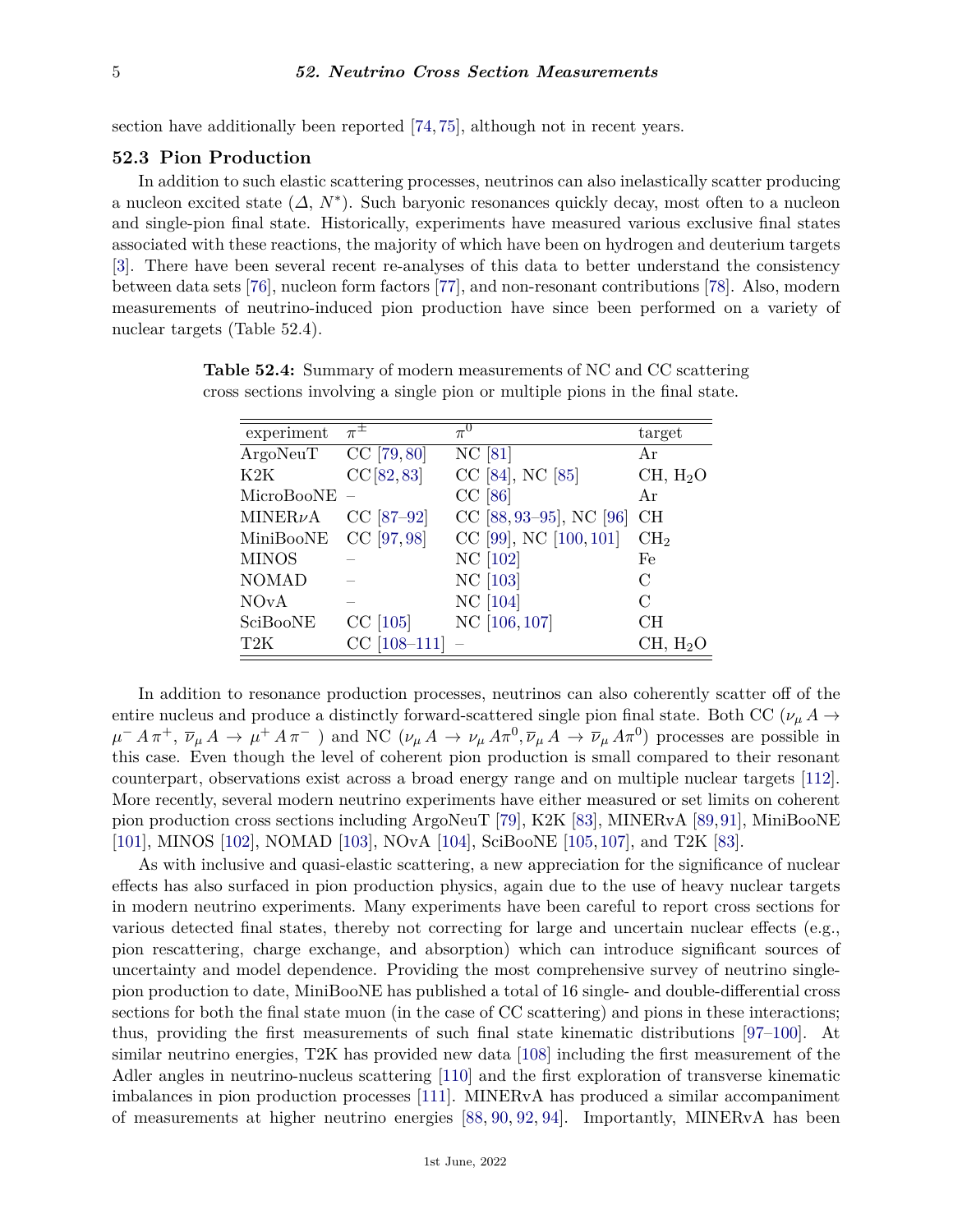working towards an improved nuclear model [\[95\]](#page-8-12) and one that can potentially describe all of the pion reaction channels simultaneously, an issue that many experiments have struggled with up until now [\[88\]](#page-8-10). ArgoNeuT [\[80,](#page-8-1)[81\]](#page-8-2) and MicroBooNE [\[86\]](#page-8-7) have since been adding new information on single pion production in argon. Regardless of the interaction channel or target material, differential cross section measurements in terms of observed final state particle kinematics are preferred for their reduced model dependence and for the additional kinematic information they provide. Such a new direction has been the focus of modern measurements as opposed to the reporting of more modeldependent, historical cross sections as a function of  $E_{\nu}$  or  $Q^2$ . Together with similar results for other interaction channels, a better understanding and modeling of nuclear effects will be possible moving forward. MINERvA [\[113\]](#page-8-33) has already taken a large step in this direction by explicitly tuning the physics in existing neutrino event generators to best fit the experimental data on pion production.

It should be noted that baryonic resonances can also decay to multi-pion, other mesonic (*K*, *η*,  $\rho$ , etc.), and even photon final states. Experimental results for these channels are typically sparse or non-existent [\[3\]](#page-5-2); however, photon production processes can comprise an important background for  $\nu_{\mu} \rightarrow \nu_{e}$  appearance searches in some detectors and thus have become the focus of recent experimental investigations, most notably in NOMAD [\[114\]](#page-8-34) and T2K [\[115,](#page-8-35) [116\]](#page-9-0). There have also been several recent measurements of kaon final states produced in neutrino NC and CC scattering in MINERvA [\[117–](#page-9-1)[119\]](#page-9-2) that are providing needed background constraints for certain nucleon decay searches.

### **52.4 Outlook**

Neutrino experiments continue to produce critical neutrino scattering measurements on nuclei as they accumulate increased statistics and pursue new ways of reporting their measurements. Analysis of a broad energy range of data from MINERvA is providing some of the most detailed analysis of nuclear effects in neutrino interactions by examining multiple nuclei in a single experiment. Data from ArgoNeuT and MicroBooNE (and soon also ICARUS and SBND) are probing deeper into complex neutrino final states using the superior capabilities of liquid argon time projection chambers, while the T2K and NOvA near detectors continue to collect high statistics samples in intense neutrino beams. Together with dedicated discussions between experiments on how best to report neutrino cross section measurements [\[120\]](#page-9-3) and with accompanying work being advanced by theorists to further improve nuclear model calculations [\[4\]](#page-5-3), we are starting to significantly advance our understanding of neutrino-nucleus scattering.

#### **52.5 Acknowledgments**

The author thanks Anne Schukraft (Fermilab) for help in preparing the plots and content of this review.

### <span id="page-5-0"></span>*References*

- [1] O. Benhar *et al.*, [Phys. Rept.](http://doi.org/10.1016/j.physrep.2017.07.004) **[700](http://doi.org/10.1016/j.physrep.2017.07.004)**, 1 (2017), [\[arXiv:1501.06448\].](https://arxiv.org/abs/1501.06448)
- <span id="page-5-1"></span>[2] M. A. Acero *et al.* (NOvA, R. Group), [Eur. Phys. J. C](http://doi.org/10.1140/epjc/s10052-020-08577-5) **80**[, 12, 1119](http://doi.org/10.1140/epjc/s10052-020-08577-5) (2020), [\[arXiv:2006.08727\].](https://arxiv.org/abs/2006.08727)
- <span id="page-5-2"></span>[3] J. A. Formaggio and G. P. Zeller, [Rev. Mod. Phys.](http://doi.org/10.1103/RevModPhys.84.1307) **84**[, 1307](http://doi.org/10.1103/RevModPhys.84.1307) (2012), [\[arXiv:1305.7513\].](https://arxiv.org/abs/1305.7513)
- <span id="page-5-3"></span>[4] L. Alvarez-Ruso *et al.*, [Prog. Part. Nucl. Phys.](http://doi.org/10.1016/j.ppnp.2018.01.006) **[100](http://doi.org/10.1016/j.ppnp.2018.01.006)**, 1 (2018), [\[arXiv:1706.03621\].](https://arxiv.org/abs/1706.03621)
- <span id="page-5-4"></span>[5] M. Tzanov *et al.* (NuTeV), [Phys. Rev.](http://doi.org/10.1103/PhysRevD.74.012008) **D74**[, 012008](http://doi.org/10.1103/PhysRevD.74.012008) (2006), [\[hep-ex/0509010\].](https://arxiv.org/abs/hep-ex/0509010)
- <span id="page-5-5"></span>[6] C. Anderson *et al.* (ArgoNeuT), [Phys. Rev. Lett.](http://doi.org/10.1103/PhysRevLett.108.161802) **108**[, 161802](http://doi.org/10.1103/PhysRevLett.108.161802) (2012), [\[arXiv:1111.0103\].](https://arxiv.org/abs/1111.0103)
- <span id="page-5-7"></span><span id="page-5-6"></span>[7] R. Acciarri *et al.* (ArgoNeuT), [Phys. Rev.](http://doi.org/10.1103/PhysRevD.89.112003) **D89**[, 11, 112003](http://doi.org/10.1103/PhysRevD.89.112003) (2014), [\[arXiv:1404.4809\].](https://arxiv.org/abs/1404.4809)
- [8] P. Abratenko *et al.* (MicroBooNE), [Phys. Rev. Lett.](http://doi.org/10.1103/PhysRevLett.123.131801) **123**[, 13, 131801](http://doi.org/10.1103/PhysRevLett.123.131801) (2019), [\[arXiv:1905.09694\].](https://arxiv.org/abs/1905.09694)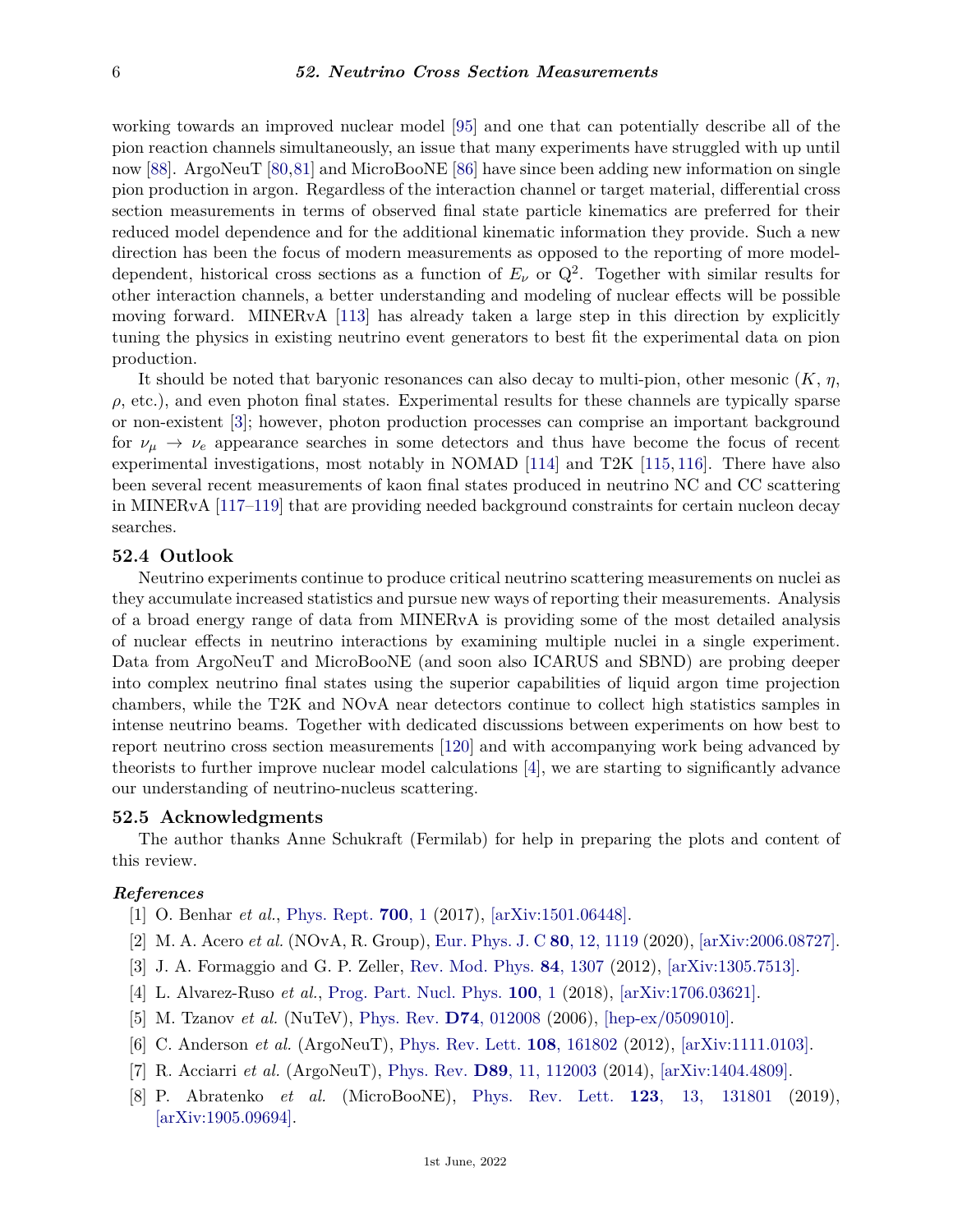- <span id="page-6-0"></span>[9] P. A. Rodrigues *et al.* (MINERvA), [Phys. Rev. Lett.](http://doi.org/10.1103/PhysRevLett.121.209902) **116**[, 071802](http://doi.org/10.1103/PhysRevLett.121.209902) (2016), [Addendum: Phys. Rev. Lett.121,no.20,209902(2018)], [\[arXiv:1511.05944\].](https://arxiv.org/abs/1511.05944)
- <span id="page-6-5"></span>[10] A. Filkins *et al.* (MINERvA), [Phys. Rev. D](http://doi.org/10.1103/PhysRevD.101.112007) **101**[, 11, 112007](http://doi.org/10.1103/PhysRevD.101.112007) (2020), [\[arXiv:2002.12496\].](https://arxiv.org/abs/2002.12496)
- <span id="page-6-1"></span>[11] D. Ruterbories *et al.* (MINERvA) (2021), [\[arXiv:2106.16210\].](https://arxiv.org/abs/2106.16210)
- <span id="page-6-2"></span>[12] A. Hiramoto *et al.* (NINJA), [Phys. Rev. D](http://doi.org/10.1103/PhysRevD.102.072006) **102**[, 7, 072006](http://doi.org/10.1103/PhysRevD.102.072006) (2020), [\[arXiv:2008.03895\].](https://arxiv.org/abs/2008.03895)
- <span id="page-6-3"></span>[13] K. Abe *et al.* (T2K), [Phys. Rev.](http://doi.org/10.1103/PhysRevD.87.092003) **D87**[, 9, 092003](http://doi.org/10.1103/PhysRevD.87.092003) (2013), [\[arXiv:1302.4908\].](https://arxiv.org/abs/1302.4908)
- <span id="page-6-4"></span>[14] K. Abe *et al.* (T2K), [Phys. Rev.](http://doi.org/10.1103/PhysRevD.98.012004) **D98**[, 012004](http://doi.org/10.1103/PhysRevD.98.012004) (2018), [\[arXiv:1801.05148\].](https://arxiv.org/abs/1801.05148)
- <span id="page-6-6"></span>[15] K. Abe *et al.* (T2K), [Phys. Rev.](http://doi.org/10.1103/PhysRevD.96.052001) **D96**[, 5, 052001](http://doi.org/10.1103/PhysRevD.96.052001) (2017), [\[arXiv:1706.04257\].](https://arxiv.org/abs/1706.04257)
- <span id="page-6-7"></span>[16] B. G. Tice *et al.* (MINERvA), [Phys. Rev. Lett.](http://doi.org/10.1103/PhysRevLett.112.231801) **112**[, 23, 231801](http://doi.org/10.1103/PhysRevLett.112.231801) (2014), [\[arXiv:1403.2103\].](https://arxiv.org/abs/1403.2103)
- <span id="page-6-8"></span>[17] J. Mousseau *et al.* (MINERvA), [Phys. Rev.](http://doi.org/10.1103/PhysRevD.93.071101) **D93**[, 7, 071101](http://doi.org/10.1103/PhysRevD.93.071101) (2016), [\[arXiv:1601.06313\].](https://arxiv.org/abs/1601.06313)
- <span id="page-6-9"></span>[18] M. Sajjad Athar and J. G. Morfín, [J. Phys. G](http://doi.org/10.1088/1361-6471/abbb11) **48**[, 3, 034001](http://doi.org/10.1088/1361-6471/abbb11) (2021), [\[arXiv:2006.08603\].](https://arxiv.org/abs/2006.08603)
- <span id="page-6-10"></span>[19] A. Kayis-Topaksu *et al.* (CHORUS), [Nucl. Phys.](http://doi.org/10.1016/j.nuclphysb.2008.02.013) **[B798](http://doi.org/10.1016/j.nuclphysb.2008.02.013)**, 1 (2008), [\[arXiv:0804.1869\].](https://arxiv.org/abs/0804.1869)
- <span id="page-6-11"></span>[20] O. Samoylov *et al.* (NOMAD), [Nucl. Phys.](http://doi.org/10.1016/j.nuclphysb.2013.08.021) **[B876](http://doi.org/10.1016/j.nuclphysb.2013.08.021)**, 339 (2013), [\[arXiv:1308.4750\].](https://arxiv.org/abs/1308.4750)
- <span id="page-6-12"></span>[21] D. Mason *et al.* (NuTeV), [Phys. Rev. Lett.](http://doi.org/10.1103/PhysRevLett.99.192001) **99**[, 192001](http://doi.org/10.1103/PhysRevLett.99.192001) (2007).
- <span id="page-6-13"></span>[22] P. Abratenko *et al.* ((MicroBooNE Collaboration)\*, MicroBooNE), [Phys. Rev. D](http://doi.org/10.1103/PhysRevD.104.052002) **[104](http://doi.org/10.1103/PhysRevD.104.052002)**, 5, [052002](http://doi.org/10.1103/PhysRevD.104.052002) (2021), [\[arXiv:2101.04228\].](https://arxiv.org/abs/2101.04228)
- <span id="page-6-14"></span>[23] K. Abe *et al.* (T2K), [Phys. Rev. Lett.](http://doi.org/10.1103/PhysRevLett.113.241803) **113**[, 24, 241803](http://doi.org/10.1103/PhysRevLett.113.241803) (2014), [\[arXiv:1407.7389\].](https://arxiv.org/abs/1407.7389)
- [24] K. Abe *et al.* (T2K), [Phys. Rev.](http://doi.org/10.1103/PhysRevD.91.112010) **D91**[, 112010](http://doi.org/10.1103/PhysRevD.91.112010) (2015), [\[arXiv:1503.08815\].](https://arxiv.org/abs/1503.08815)
- <span id="page-6-15"></span>[25] K. Abe *et al.* (T2K), [JHEP](http://doi.org/10.1007/JHEP10(2020)114) **10**[, 114](http://doi.org/10.1007/JHEP10(2020)114) (2020), [\[arXiv:2002.11986\].](https://arxiv.org/abs/2002.11986)
- <span id="page-6-16"></span>[26] C. Adams *et al.* (MicroBooNE), [Eur. Phys. J.](http://doi.org/10.1140/epjc/s10052-019-6742-3) **C79**[, 3, 248](http://doi.org/10.1140/epjc/s10052-019-6742-3) (2019), [\[arXiv:1805.06887\].](https://arxiv.org/abs/1805.06887)
- <span id="page-6-17"></span>[27] J. Devan *et al.* (MINERvA), [Phys. Rev.](http://doi.org/10.1103/PhysRevD.94.112007) **D94**[, 11, 112007](http://doi.org/10.1103/PhysRevD.94.112007) (2016), [\[arXiv:1610.04746\].](https://arxiv.org/abs/1610.04746)
- <span id="page-6-18"></span>[28] L. Ren *et al.* (MINERvA), [Phys. Rev.](http://doi.org/10.1103/PhysRevD.97.019902) **D95**[, 7, 072009](http://doi.org/10.1103/PhysRevD.97.019902) (2017), [Addendum: Phys. Rev.D97,no.1,019902(2018)], [\[arXiv:1701.04857\].](https://arxiv.org/abs/1701.04857)
- <span id="page-6-19"></span>[29] P. Adamson *et al.* (MINOS), [Phys. Rev.](http://doi.org/10.1103/PhysRevD.81.072002) **D81**[, 072002](http://doi.org/10.1103/PhysRevD.81.072002) (2010), [\[arXiv:0910.2201\].](https://arxiv.org/abs/0910.2201)
- <span id="page-6-20"></span>[30] Q. Wu *et al.* (NOMAD), [Phys. Lett.](http://doi.org/10.1016/j.physletb.2007.12.027) **[B660](http://doi.org/10.1016/j.physletb.2007.12.027)**, 19 (2008), [\[arXiv:0711.1183\].](https://arxiv.org/abs/0711.1183)
- <span id="page-6-21"></span>[31] Y. Nakajima *et al.* (SciBooNE), [Phys. Rev.](http://doi.org/10.1103/PhysRevD.83.012005) **D83**[, 012005](http://doi.org/10.1103/PhysRevD.83.012005) (2011), [\[arXiv:1011.2131\].](https://arxiv.org/abs/1011.2131)
- <span id="page-6-22"></span>[32] K. Abe *et al.* (T2K), [Phys. Rev.](http://doi.org/10.1103/PhysRevD.90.052010) **D90**[, 5, 052010](http://doi.org/10.1103/PhysRevD.90.052010) (2014), [\[arXiv:1407.4256\].](https://arxiv.org/abs/1407.4256)
- [33] K. Abe *et al.* (T2K), [Phys. Rev.](http://doi.org/10.1103/PhysRevD.93.072002) **D93**[, 7, 072002](http://doi.org/10.1103/PhysRevD.93.072002) (2016), [\[arXiv:1509.06940\].](https://arxiv.org/abs/1509.06940)
- <span id="page-6-23"></span>[34] K. Abe *et al.* (T2K), [PTEP](http://doi.org/10.1093/ptep/ptz070) **2019**[, 9, 093C02](http://doi.org/10.1093/ptep/ptz070) (2019), [\[arXiv:1904.09611\].](https://arxiv.org/abs/1904.09611)
- <span id="page-6-24"></span>[35] D. Ruterbories *et al.* (MINERvA), [Phys. Rev.](http://doi.org/10.1103/PhysRevD.99.012004) **D99**[, 1, 012004](http://doi.org/10.1103/PhysRevD.99.012004) (2019), [\[arXiv:1811.02774\].](https://arxiv.org/abs/1811.02774)
- <span id="page-6-31"></span>[36] C. E. Patrick *et al.* (MINERvA), [Phys. Rev.](http://doi.org/10.1103/PhysRevD.97.052002) **D97**[, 5, 052002](http://doi.org/10.1103/PhysRevD.97.052002) (2018), [\[arXiv:1801.01197\].](https://arxiv.org/abs/1801.01197)
- <span id="page-6-25"></span>[37] M. F. Carneiro *et al.* (MINERvA), [Phys. Rev. Lett.](http://doi.org/10.1103/PhysRevLett.124.121801) **124**[, 12, 121801](http://doi.org/10.1103/PhysRevLett.124.121801) (2020), [\[arXiv:1912.09890\].](https://arxiv.org/abs/1912.09890)
- <span id="page-6-26"></span>[38] T. Cai *et al.* (MINERvA), [Phys. Rev. D](http://doi.org/10.1103/PhysRevD.101.092001) **101**[, 9, 092001](http://doi.org/10.1103/PhysRevD.101.092001) (2020), [\[arXiv:1910.08658\].](https://arxiv.org/abs/1910.08658)
- <span id="page-6-27"></span>[39] X. G. Lu *et al.* (MINERvA), [Phys. Rev. Lett.](http://doi.org/10.1103/PhysRevLett.121.022504) **121**[, 2, 022504](http://doi.org/10.1103/PhysRevLett.121.022504) (2018), [\[arXiv:1805.05486\].](https://arxiv.org/abs/1805.05486)
- <span id="page-6-28"></span>[40] A. A. Aguilar-Arevalo *et al.* (MiniBooNE), [Phys. Rev.](http://doi.org/10.1103/PhysRevD.81.092005) **D81**[, 092005](http://doi.org/10.1103/PhysRevD.81.092005) (2010), [\[arXiv:1002.2680\].](https://arxiv.org/abs/1002.2680)
- <span id="page-6-29"></span>[41] A. A. Aguilar-Arevalo *et al.* (MiniBooNE), [Phys. Rev.](http://doi.org/10.1103/PhysRevD.88.032001) **D88**[, 3, 032001](http://doi.org/10.1103/PhysRevD.88.032001) (2013), [\[arXiv:1301.7067\].](https://arxiv.org/abs/1301.7067)
- <span id="page-6-30"></span>[42] K. Abe *et al.* (T2K), [Phys. Rev.](http://doi.org/10.1103/PhysRevD.93.112012) **D93**[, 11, 112012](http://doi.org/10.1103/PhysRevD.93.112012) (2016), [\[arXiv:1602.03652\].](https://arxiv.org/abs/1602.03652)
- [43] K. Abe *et al.* (T2K), [Phys. Rev.](http://doi.org/10.1103/PhysRevD.97.012001) **D97**[, 1, 012001](http://doi.org/10.1103/PhysRevD.97.012001) (2018), [\[arXiv:1708.06771\].](https://arxiv.org/abs/1708.06771)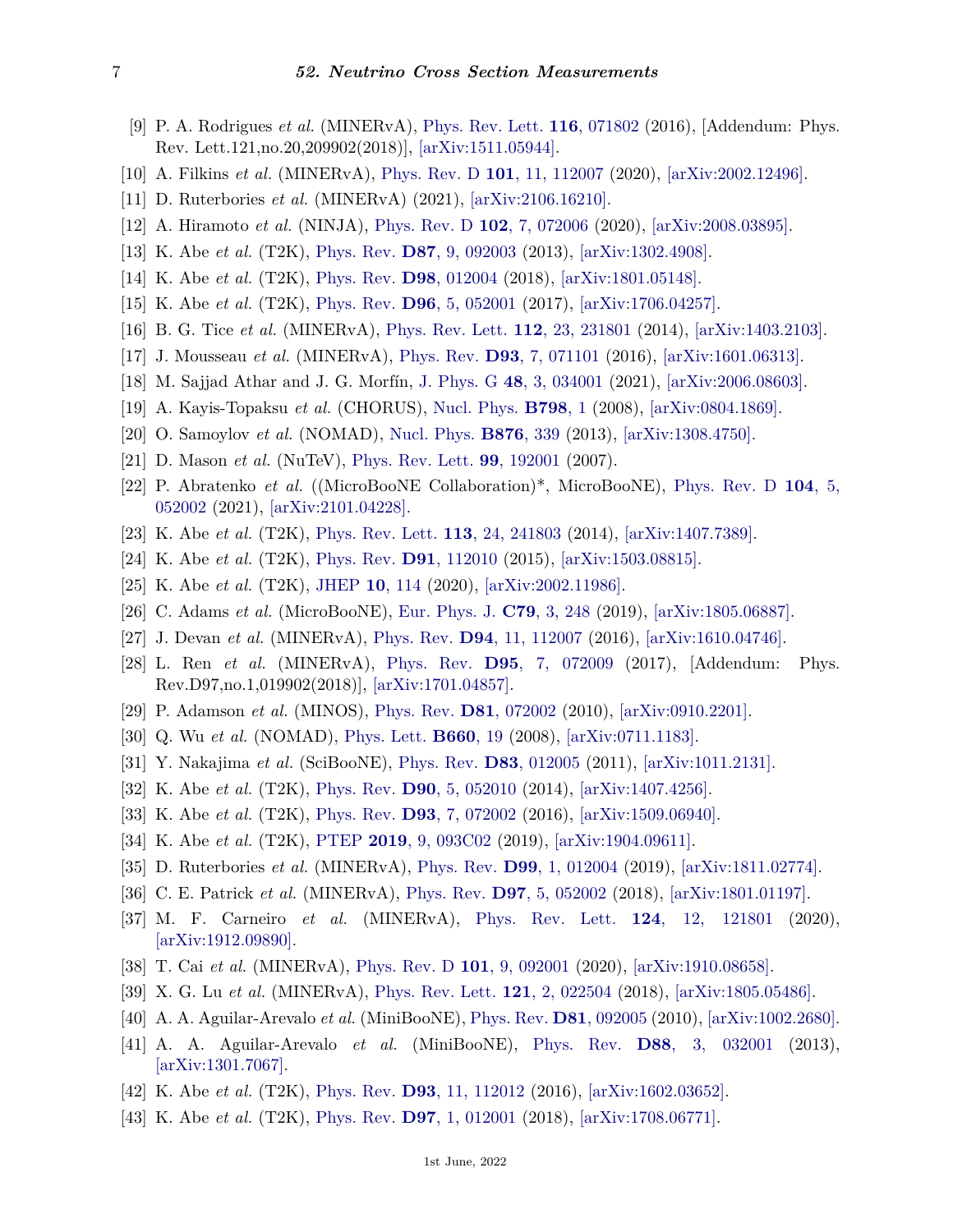- [44] K. Abe *et al.* (T2K), [Phys. Rev. D](http://doi.org/10.1103/PhysRevD.102.012007) **102**[, 1, 012007](http://doi.org/10.1103/PhysRevD.102.012007) (2020), [\[arXiv:1908.10249\].](https://arxiv.org/abs/1908.10249)
- <span id="page-7-22"></span>[45] K. Abe *et al.* (T2K), [Phys. Rev. D](http://doi.org/10.1103/PhysRevD.101.112004) **101**[, 11, 112004](http://doi.org/10.1103/PhysRevD.101.112004) (2020), [\[arXiv:2004.05434\].](https://arxiv.org/abs/2004.05434)
- <span id="page-7-17"></span>[46] K. Abe *et al.* (T2K), [Phys. Rev. D](http://doi.org/10.1103/PhysRevD.101.112001) **101**[, 11, 112001](http://doi.org/10.1103/PhysRevD.101.112001) (2020), [\[arXiv:2002.09323\].](https://arxiv.org/abs/2002.09323)
- <span id="page-7-4"></span>[47] P. Abratenko *et al.* (MicroBooNE), [Phys. Rev. D](http://doi.org/10.1103/PhysRevD.102.112013) **102**[, 11, 112013](http://doi.org/10.1103/PhysRevD.102.112013) (2020), [\[arXiv:2010.02390\].](https://arxiv.org/abs/2010.02390)
- <span id="page-7-0"></span>[48] P. Abratenko *et al.* (MicroBooNE), [Phys. Rev. Lett.](http://doi.org/10.1103/PhysRevLett.125.201803) **125**[, 20, 201803](http://doi.org/10.1103/PhysRevLett.125.201803) (2020), [\[arXiv:2006.00108\].](https://arxiv.org/abs/2006.00108)
- <span id="page-7-1"></span>[49] K. Mahn, C. Marshall and C. Wilkinson, [Ann. Rev. Nucl. Part. Sci.](http://doi.org/10.1146/annurev-nucl-101917-020930) **68**[, 105](http://doi.org/10.1146/annurev-nucl-101917-020930) (2018), [\[arXiv:1803.08848\].](https://arxiv.org/abs/1803.08848)
- <span id="page-7-2"></span>[50] R. Acciarri *et al.* (ArgoNeuT), [Phys. Rev.](http://doi.org/10.1103/PhysRevD.90.012008) **D90**[, 1, 012008](http://doi.org/10.1103/PhysRevD.90.012008) (2014), [\[arXiv:1405.4261\].](https://arxiv.org/abs/1405.4261)
- <span id="page-7-3"></span>[51] R. Gran *et al.* (K2K), [Phys. Rev.](http://doi.org/10.1103/PhysRevD.74.052002) **D74**[, 052002](http://doi.org/10.1103/PhysRevD.74.052002) (2006), [\[hep-ex/0603034\].](https://arxiv.org/abs/hep-ex/0603034)
- <span id="page-7-5"></span>[52] G. A. Fiorentini *et al.* (MINERvA), [Phys. Rev. Lett.](http://doi.org/10.1103/PhysRevLett.111.022502) **111**[, 022502](http://doi.org/10.1103/PhysRevLett.111.022502) (2013), [\[arXiv:1305.2243\].](https://arxiv.org/abs/1305.2243)
- <span id="page-7-6"></span>[53] L. Fields *et al.* (MINERvA), [Phys. Rev. Lett.](http://doi.org/10.1103/PhysRevLett.111.022501) **111**[, 2, 022501](http://doi.org/10.1103/PhysRevLett.111.022501) (2013), [\[arXiv:1305.2234\].](https://arxiv.org/abs/1305.2234)
- <span id="page-7-7"></span>[54] T. Walton *et al.* (MINERvA), [Phys. Rev.](http://doi.org/10.1103/PhysRevD.91.071301) **D91**[, 7, 071301](http://doi.org/10.1103/PhysRevD.91.071301) (2015), [\[arXiv:1409.4497\].](https://arxiv.org/abs/1409.4497)
- <span id="page-7-8"></span>[55] R. Gran *et al.* (MINERvA), [Phys. Rev. Lett.](http://doi.org/10.1103/PhysRevLett.120.221805) **120**[, 22, 221805](http://doi.org/10.1103/PhysRevLett.120.221805) (2018), [\[arXiv:1803.09377\].](https://arxiv.org/abs/1803.09377)
- <span id="page-7-9"></span>[56] M. Betancourt *et al.* (MINERvA), [Phys. Rev. Lett.](http://doi.org/10.1103/PhysRevLett.119.082001) **119**[, 8, 082001](http://doi.org/10.1103/PhysRevLett.119.082001) (2017), [\[arXiv:1705.03791\].](https://arxiv.org/abs/1705.03791)
- <span id="page-7-10"></span>[57] J. Wolcott *et al.* (MINERvA), [Phys. Rev. Lett.](http://doi.org/10.1103/PhysRevLett.116.081802) **116**[, 8, 081802](http://doi.org/10.1103/PhysRevLett.116.081802) (2016), [\[arXiv:1509.05729\].](https://arxiv.org/abs/1509.05729)
- <span id="page-7-11"></span>[58] A. A. Aguilar-Arevalo *et al.* (MiniBooNE), [Phys. Rev. Lett.](http://doi.org/10.1103/PhysRevLett.100.032301) **100**[, 032301](http://doi.org/10.1103/PhysRevLett.100.032301) (2008), [\[arXiv:0706.0926\].](https://arxiv.org/abs/0706.0926)
- <span id="page-7-12"></span>[59] A. A. Aguilar-Arevalo *et al.* (MiniBooNE), [Phys. Rev.](http://doi.org/10.1103/PhysRevD.82.092005) **D82**[, 092005](http://doi.org/10.1103/PhysRevD.82.092005) (2010), [\[arXiv:1007.4730\].](https://arxiv.org/abs/1007.4730)
- <span id="page-7-13"></span>[60] A. A. Aguilar-Arevalo *et al.* (MiniBooNE), [Phys. Rev.](http://doi.org/10.1103/PhysRevD.91.012004) **D91**[, 1, 012004](http://doi.org/10.1103/PhysRevD.91.012004) (2015), [\[arXiv:1309.7257\].](https://arxiv.org/abs/1309.7257)
- <span id="page-7-14"></span>[61] P. Adamson *et al.* (MINOS), [Phys. Rev.](http://doi.org/10.1103/PhysRevD.91.012005) **D91**[, 1, 012005](http://doi.org/10.1103/PhysRevD.91.012005) (2015), [\[arXiv:1410.8613\].](https://arxiv.org/abs/1410.8613)
- <span id="page-7-15"></span>[62] V. Lyubushkin *et al.* (NOMAD), [Eur. Phys. J.](http://doi.org/10.1140/epjc/s10052-009-1113-0) **C63**[, 355](http://doi.org/10.1140/epjc/s10052-009-1113-0) (2009), [\[arXiv:0812.4543\].](https://arxiv.org/abs/0812.4543)
- <span id="page-7-16"></span>[63] L. Wan *et al.* (Super-Kamiokande), [Phys. Rev.](http://doi.org/10.1103/PhysRevD.99.032005) **D99**[, 3, 032005](http://doi.org/10.1103/PhysRevD.99.032005) (2019), [\[arXiv:1901.05281\].](https://arxiv.org/abs/1901.05281)
- <span id="page-7-18"></span>[64] K. Abe *et al.* (T2K), [Phys. Rev.](http://doi.org/10.1103/PhysRevD.91.112002) **D91**[, 11, 112002](http://doi.org/10.1103/PhysRevD.91.112002) (2015), [\[arXiv:1503.07452\].](https://arxiv.org/abs/1503.07452)
- <span id="page-7-19"></span>[65] K. Abe *et al.* (T2K), [Phys. Rev.](http://doi.org/10.1103/PhysRevD.92.112003) **D92**[, 11, 112003](http://doi.org/10.1103/PhysRevD.92.112003) (2015), [\[arXiv:1411.6264\].](https://arxiv.org/abs/1411.6264)
- <span id="page-7-20"></span>[66] K. Abe *et al.* (T2K), [Phys. Rev.](http://doi.org/10.1103/PhysRevD.90.072012) **D90**[, 7, 072012](http://doi.org/10.1103/PhysRevD.90.072012) (2014), [\[arXiv:1403.3140\].](https://arxiv.org/abs/1403.3140)
- <span id="page-7-21"></span>[67] K. Abe *et al.* (T2K), [Phys. Rev.](http://doi.org/10.1103/PhysRevD.98.032003) **D98**[, 3, 032003](http://doi.org/10.1103/PhysRevD.98.032003) (2018), [\[arXiv:1802.05078\].](https://arxiv.org/abs/1802.05078)
- <span id="page-7-23"></span>[68] J. Carlson *et al.*, [Phys. Rev.](http://doi.org/10.1103/PhysRevC.65.024002) **C65**[, 024002](http://doi.org/10.1103/PhysRevC.65.024002) (2002), [\[arXiv:nucl-th/0106047\].](https://arxiv.org/abs/nucl-th/0106047)
- <span id="page-7-24"></span>[69] H. Gallagher, G. Garvey and G. P. Zeller, [Ann. Rev. Nucl. Part. Sci.](http://doi.org/10.1146/annurev-nucl-102010-130255) **61**[, 355](http://doi.org/10.1146/annurev-nucl-102010-130255) (2011).
- <span id="page-7-25"></span>[70] G. T. Garvey *et al.*, [Phys. Rept.](http://doi.org/10.1016/j.physrep.2015.04.001) **[580](http://doi.org/10.1016/j.physrep.2015.04.001)**, 1 (2015), [\[arXiv:1412.4294\].](https://arxiv.org/abs/1412.4294)
- <span id="page-7-26"></span>[71] O. Palamara (ArgoNeuT), [JPS Conf. Proc.](http://doi.org/10.7566/JPSCP.12.010017) **12**[, 010017](http://doi.org/10.7566/JPSCP.12.010017) (2016).
- <span id="page-7-27"></span>[72] M. Elkins *et al.* (MINERvA), [Phys. Rev.](http://doi.org/10.1103/PhysRevD.100.052002) **D100**[, 5, 052002](http://doi.org/10.1103/PhysRevD.100.052002) (2019), [\[arXiv:1901.04892\].](https://arxiv.org/abs/1901.04892)
- <span id="page-7-28"></span>[73] L. A. Ahrens *et al.*, [Phys. Rev.](http://doi.org/10.1103/PhysRevD.35.785) **D35**[, 785](http://doi.org/10.1103/PhysRevD.35.785) (1987).
- <span id="page-7-29"></span>[74] J. Brunner *et al.* (SKAT), [Z. Phys.](http://doi.org/10.1007/BF01556267) **C45**[, 551](http://doi.org/10.1007/BF01556267) (1990).
- <span id="page-7-30"></span>[75] V. V. Ammosov *et al.*, [Z. Phys.](http://doi.org/10.1007/BF01573931) **C36**[, 377](http://doi.org/10.1007/BF01573931) (1987); O. Erriquez *et al.*, [Phys. Lett.](http://doi.org/10.1016/0370-2693(77)90683-9) **70B**[, 383](http://doi.org/10.1016/0370-2693(77)90683-9) (1977); T. Eichten *et al.*, [Phys. Lett.](http://doi.org/10.1016/0370-2693(72)90490-X) **40B**[, 593](http://doi.org/10.1016/0370-2693(72)90490-X) (1972).
- <span id="page-7-31"></span>[76] C. Wilkinson *et al.*, [Phys. Rev.](http://doi.org/10.1103/PhysRevD.90.112017) **D90**[, 11, 112017](http://doi.org/10.1103/PhysRevD.90.112017) (2014), [\[arXiv:1411.4482\].](https://arxiv.org/abs/1411.4482)
- <span id="page-7-32"></span>[77] A. S. Meyer *et al.*, [Phys. Rev.](http://doi.org/10.1103/PhysRevD.93.113015) **D93**[, 11, 113015](http://doi.org/10.1103/PhysRevD.93.113015) (2016), [\[arXiv:1603.03048\].](https://arxiv.org/abs/1603.03048)
- <span id="page-7-33"></span>[78] P. Rodrigues, C. Wilkinson and K. McFarland, [Eur. Phys. J.](http://doi.org/10.1140/epjc/s10052-016-4314-3) **C76**[, 8, 474](http://doi.org/10.1140/epjc/s10052-016-4314-3) (2016), [\[arXiv:1601.01888\].](https://arxiv.org/abs/1601.01888)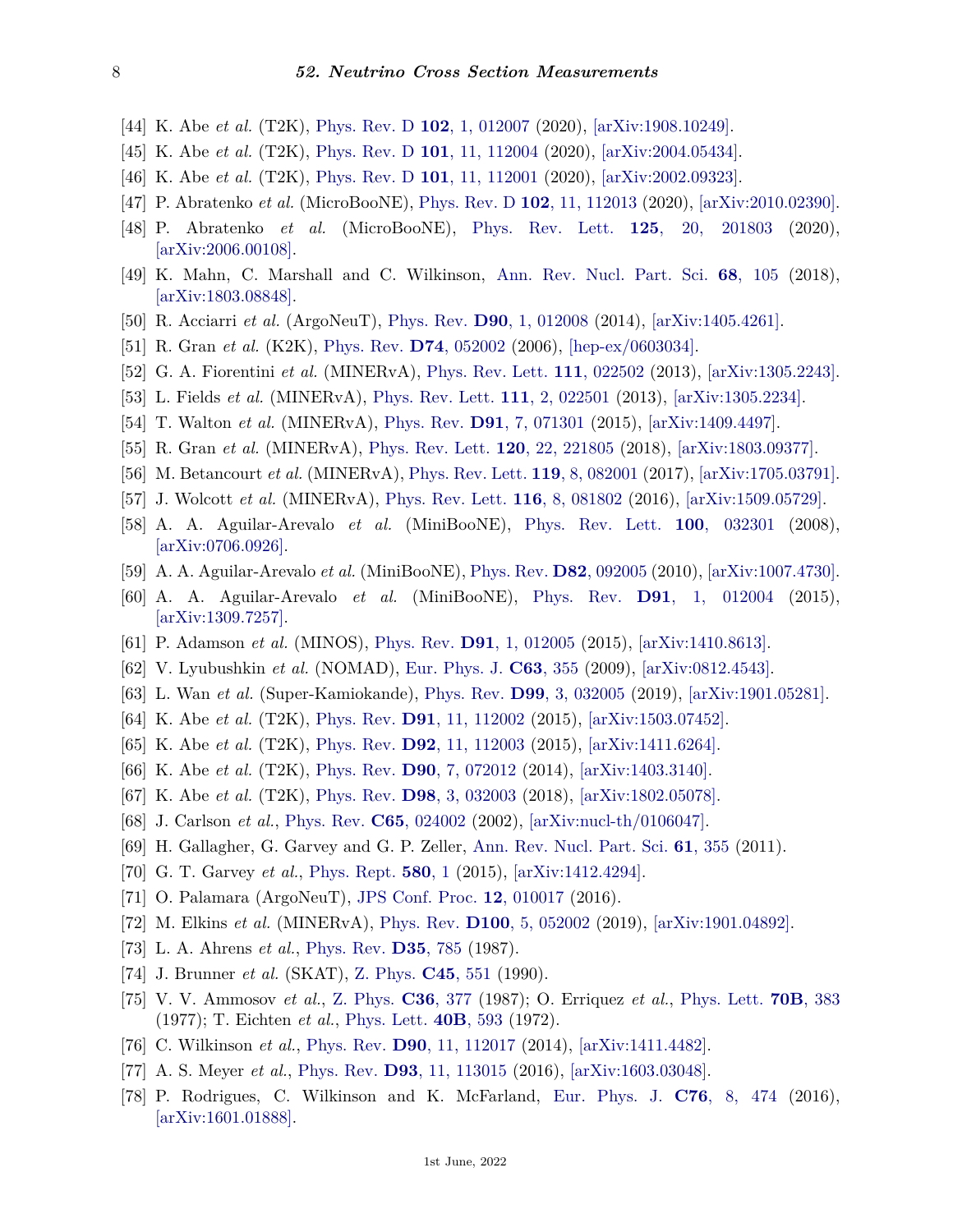- <span id="page-8-0"></span>[79] R. Acciarri *et al.* (ArgoNeuT), [Phys. Rev. Lett.](http://doi.org/10.1103/PhysRevLett.113.261801) **113**[, 26, 261801](http://doi.org/10.1103/PhysRevLett.113.261801) (2014), [erratum: Phys. Rev. Lett.114,no.3,039901(2015)], [\[arXiv:1408.0598\].](https://arxiv.org/abs/1408.0598)
- <span id="page-8-1"></span>[80] R. Acciarri *et al.* (ArgoNeuT), [Phys. Rev. D](http://doi.org/10.1103/PhysRevD.98.052002) **98**[, 5, 052002](http://doi.org/10.1103/PhysRevD.98.052002) (2018), [\[arXiv:1804.10294\].](https://arxiv.org/abs/1804.10294)
- <span id="page-8-2"></span>[81] R. Acciarri *et al.* (ArgoNeuT), [Phys. Rev.](http://doi.org/10.1103/PhysRevD.96.012006) **D96**[, 1, 012006](http://doi.org/10.1103/PhysRevD.96.012006) (2017), [\[arXiv:1511.00941\].](https://arxiv.org/abs/1511.00941)
- <span id="page-8-3"></span>[82] A. Rodriguez *et al.* (K2K), [Phys. Rev.](http://doi.org/10.1103/PhysRevD.78.032003) **D78**[, 032003](http://doi.org/10.1103/PhysRevD.78.032003) (2008), [\[arXiv:0805.0186\].](https://arxiv.org/abs/0805.0186)
- <span id="page-8-4"></span>[83] M. Hasegawa *et al.* (K2K), [Phys. Rev. Lett.](http://doi.org/10.1103/PhysRevLett.95.252301) **95**[, 252301](http://doi.org/10.1103/PhysRevLett.95.252301) (2005), [\[hep-ex/0506008\].](https://arxiv.org/abs/hep-ex/0506008)
- <span id="page-8-5"></span>[84] C. Mariani *et al.* (K2K), [Phys. Rev.](http://doi.org/10.1103/PhysRevD.83.054023) **D83**[, 054023](http://doi.org/10.1103/PhysRevD.83.054023) (2011), [\[arXiv:1012.1794\].](https://arxiv.org/abs/1012.1794)
- <span id="page-8-6"></span>[85] S. Nakayama *et al.* (K2K), [Phys. Lett.](http://doi.org/10.1016/j.physletb.2005.05.044) **[B619](http://doi.org/10.1016/j.physletb.2005.05.044)**, 255 (2005), [\[hep-ex/0408134\].](https://arxiv.org/abs/hep-ex/0408134)
- <span id="page-8-7"></span>[86] C. Adams *et al.* (MicroBooNE), [Phys. Rev.](http://doi.org/10.1103/PhysRevD.99.091102) **D99**[, 9, 091102](http://doi.org/10.1103/PhysRevD.99.091102) (2019), [\[arXiv:1811.02700\].](https://arxiv.org/abs/1811.02700)
- <span id="page-8-8"></span>[87] B. Eberly *et al.* (MINERvA), [Phys. Rev.](http://doi.org/10.1103/PhysRevD.92.092008) **D92**[, 9, 092008](http://doi.org/10.1103/PhysRevD.92.092008) (2015), [\[arXiv:1406.6415\].](https://arxiv.org/abs/1406.6415)
- <span id="page-8-10"></span>[88] C. L. McGivern *et al.* (MINERvA), [Phys. Rev.](http://doi.org/10.1103/PhysRevD.94.052005) **D94**[, 5, 052005](http://doi.org/10.1103/PhysRevD.94.052005) (2016), [\[arXiv:1606.07127\].](https://arxiv.org/abs/1606.07127)
- <span id="page-8-28"></span>[89] A. Higuera *et al.* (MINERvA), [Phys. Rev. Lett.](http://doi.org/10.1103/PhysRevLett.113.261802) **113**[, 26, 261802](http://doi.org/10.1103/PhysRevLett.113.261802) (2014), [\[arXiv:1409.3835\].](https://arxiv.org/abs/1409.3835)
- <span id="page-8-31"></span>[90] T. Le *et al.* (MINERvA), [Phys. Rev.](http://doi.org/10.1103/PhysRevD.100.052008) **D100**[, 5, 052008](http://doi.org/10.1103/PhysRevD.100.052008) (2019), [\[arXiv:1906.08300\].](https://arxiv.org/abs/1906.08300)
- <span id="page-8-29"></span>[91] A. Mislivec *et al.* (MINERvA), [Phys. Rev.](http://doi.org/10.1103/PhysRevD.97.032014) **D97**[, 3, 032014](http://doi.org/10.1103/PhysRevD.97.032014) (2018), [\[arXiv:1711.01178\].](https://arxiv.org/abs/1711.01178)
- <span id="page-8-9"></span>[92] T. Le *et al.* (MINERvA), [Phys. Rev. D](http://doi.org/10.1103/PhysRevD.100.052008) **100**[, 5, 052008](http://doi.org/10.1103/PhysRevD.100.052008) (2019), [\[arXiv:1906.08300\].](https://arxiv.org/abs/1906.08300)
- <span id="page-8-11"></span>[93] T. Le *et al.* (MINERvA), [Phys. Lett.](http://doi.org/10.1016/j.physletb.2015.07.039) **[B749](http://doi.org/10.1016/j.physletb.2015.07.039)**, 130 (2015), [\[arXiv:1503.02107\].](https://arxiv.org/abs/1503.02107)
- <span id="page-8-32"></span>[94] O. Altinok *et al.* (MINERvA), [Phys. Rev.](http://doi.org/10.1103/PhysRevD.96.072003) **D96**[, 7, 072003](http://doi.org/10.1103/PhysRevD.96.072003) (2017), [\[arXiv:1708.03723\].](https://arxiv.org/abs/1708.03723)
- <span id="page-8-12"></span>[95] D. Coplowe *et al.* (MINERvA), [Phys. Rev. D](http://doi.org/10.1103/PhysRevD.102.072007) **102**[, 7, 072007](http://doi.org/10.1103/PhysRevD.102.072007) (2020), [\[arXiv:2002.05812\].](https://arxiv.org/abs/2002.05812)
- <span id="page-8-13"></span>[96] J. Wolcott *et al.* (MINERvA), [Phys. Rev. Lett.](http://doi.org/10.1103/PhysRevLett.117.111801) **117**[, 11, 111801](http://doi.org/10.1103/PhysRevLett.117.111801) (2016), [\[arXiv:1604.01728\].](https://arxiv.org/abs/1604.01728)
- <span id="page-8-14"></span>[97] A. A. Aguilar-Arevalo *et al.* (MiniBooNE), [Phys. Rev.](http://doi.org/10.1103/PhysRevD.83.052007) **D83**[, 052007](http://doi.org/10.1103/PhysRevD.83.052007) (2011), [\[arXiv:1011.3572\].](https://arxiv.org/abs/1011.3572)
- <span id="page-8-15"></span>[98] A. A. Aguilar-Arevalo *et al.* (MiniBooNE), [Phys. Rev. Lett.](http://doi.org/10.1103/PhysRevLett.103.081801) **103**[, 081801](http://doi.org/10.1103/PhysRevLett.103.081801) (2009), [\[arXiv:0904.3159\].](https://arxiv.org/abs/0904.3159)
- <span id="page-8-16"></span>[99] A. A. Aguilar-Arevalo *et al.* (MiniBooNE), [Phys. Rev.](http://doi.org/10.1103/PhysRevD.83.052009) **D83**[, 052009](http://doi.org/10.1103/PhysRevD.83.052009) (2011), [\[arXiv:1010.3264\].](https://arxiv.org/abs/1010.3264)
- <span id="page-8-17"></span>[100] A. A. Aguilar-Arevalo *et al.* (MiniBooNE), [Phys. Rev.](http://doi.org/10.1103/PhysRevD.81.013005) **D81**[, 013005](http://doi.org/10.1103/PhysRevD.81.013005) (2010), [\[arXiv:0911.2063\].](https://arxiv.org/abs/0911.2063)
- <span id="page-8-18"></span>[101] A. A. Aguilar-Arevalo *et al.* (MiniBooNE), [Phys. Lett.](http://doi.org/10.1016/j.physletb.2008.05.006) **[B664](http://doi.org/10.1016/j.physletb.2008.05.006)**, 41 (2008), [\[arXiv:0803.3423\].](https://arxiv.org/abs/0803.3423)
- <span id="page-8-19"></span>[102] P. Adamson *et al.* (MINOS), [Phys. Rev.](http://doi.org/10.1103/PhysRevD.94.072006) **D94**[, 7, 072006](http://doi.org/10.1103/PhysRevD.94.072006) (2016), [\[arXiv:1608.05702\].](https://arxiv.org/abs/1608.05702)
- <span id="page-8-20"></span>[103] C. T. Kullenberg *et al.* (NOMAD), [Phys. Lett.](http://doi.org/10.1016/j.physletb.2009.10.083) **[B682](http://doi.org/10.1016/j.physletb.2009.10.083)**, 177 (2009), [\[arXiv:0910.0062\].](https://arxiv.org/abs/0910.0062)
- <span id="page-8-21"></span>[104] M. A. Acero *et al.* (NOvA), [Phys. Rev. D](http://doi.org/10.1103/PhysRevD.102.012004) **102**[, 1, 012004](http://doi.org/10.1103/PhysRevD.102.012004) (2020), [\[arXiv:1902.00558\].](https://arxiv.org/abs/1902.00558)
- <span id="page-8-22"></span>[105] K. Hiraide *et al.* (SciBooNE), [Phys. Rev.](http://doi.org/10.1103/PhysRevD.78.112004) **D78**[, 112004](http://doi.org/10.1103/PhysRevD.78.112004) (2008), [\[arXiv:0811.0369\].](https://arxiv.org/abs/0811.0369)
- <span id="page-8-23"></span>[106] Y. Kurimoto *et al.* (SciBooNE), [Phys. Rev.](http://doi.org/10.1103/PhysRevD.81.033004) **D81**[, 033004](http://doi.org/10.1103/PhysRevD.81.033004) (2010), [\[arXiv:0910.5768\].](https://arxiv.org/abs/0910.5768)
- <span id="page-8-24"></span>[107] Y. Kurimoto *et al.* (SciBooNE), [Phys. Rev.](http://doi.org/10.1103/PhysRevD.81.111102) **D81**[, 111102](http://doi.org/10.1103/PhysRevD.81.111102) (2010), [\[arXiv:1005.0059\].](https://arxiv.org/abs/1005.0059)
- <span id="page-8-25"></span>[108] K. Abe *et al.* (T2K), [Phys. Rev.](http://doi.org/10.1103/PhysRevD.95.012010) **D95**[, 1, 012010](http://doi.org/10.1103/PhysRevD.95.012010) (2017), [\[arXiv:1605.07964\].](https://arxiv.org/abs/1605.07964)
- [109] K. Abe *et al.* (T2K), [Phys. Rev. Lett.](http://doi.org/10.1103/PhysRevLett.117.192501) **117**[, 19, 192501](http://doi.org/10.1103/PhysRevLett.117.192501) (2016), [\[arXiv:1604.04406\].](https://arxiv.org/abs/1604.04406)
- <span id="page-8-30"></span>[110] K. Abe *et al.* (T2K), [Phys. Rev. D](http://doi.org/10.1103/PhysRevD.101.012007) **101**[, 1, 012007](http://doi.org/10.1103/PhysRevD.101.012007) (2020), [\[arXiv:1909.03936\].](https://arxiv.org/abs/1909.03936)
- <span id="page-8-26"></span>[111] K. Abe *et al.* (T2K), [Phys. Rev. D](http://doi.org/10.1103/PhysRevD.103.112009) **103**[, 11, 112009](http://doi.org/10.1103/PhysRevD.103.112009) (2021), [\[arXiv:2102.03346\].](https://arxiv.org/abs/2102.03346)
- <span id="page-8-27"></span>[112] P. Vilain *et al.* (CHARM-II), [Phys. Lett.](http://doi.org/10.1016/0370-2693(93)91223-A) **[B313](http://doi.org/10.1016/0370-2693(93)91223-A)**, 267 (1993); A compilation of historical coherent pion production data.
- <span id="page-8-33"></span>[113] P. Stowell *et al.* (MINERvA), [Phys. Rev.](http://doi.org/10.1103/PhysRevD.100.072005) **D100**[, 7, 072005](http://doi.org/10.1103/PhysRevD.100.072005) (2019), [\[arXiv:1903.01558\].](https://arxiv.org/abs/1903.01558)
- <span id="page-8-34"></span>[114] C. T. Kullenberg *et al.* (NOMAD), [Phys. Lett.](http://doi.org/10.1016/j.physletb.2011.11.049) **[B706](http://doi.org/10.1016/j.physletb.2011.11.049)**, 268 (2012), [\[arXiv:1111.3713\].](https://arxiv.org/abs/1111.3713)
- <span id="page-8-35"></span>[115] K. Abe *et al.* (T2K), [J. Phys.](http://doi.org/10.1088/1361-6471/ab227d) **G46**[, 8, 08LT01](http://doi.org/10.1088/1361-6471/ab227d) (2019), [\[arXiv:1902.03848\].](https://arxiv.org/abs/1902.03848)